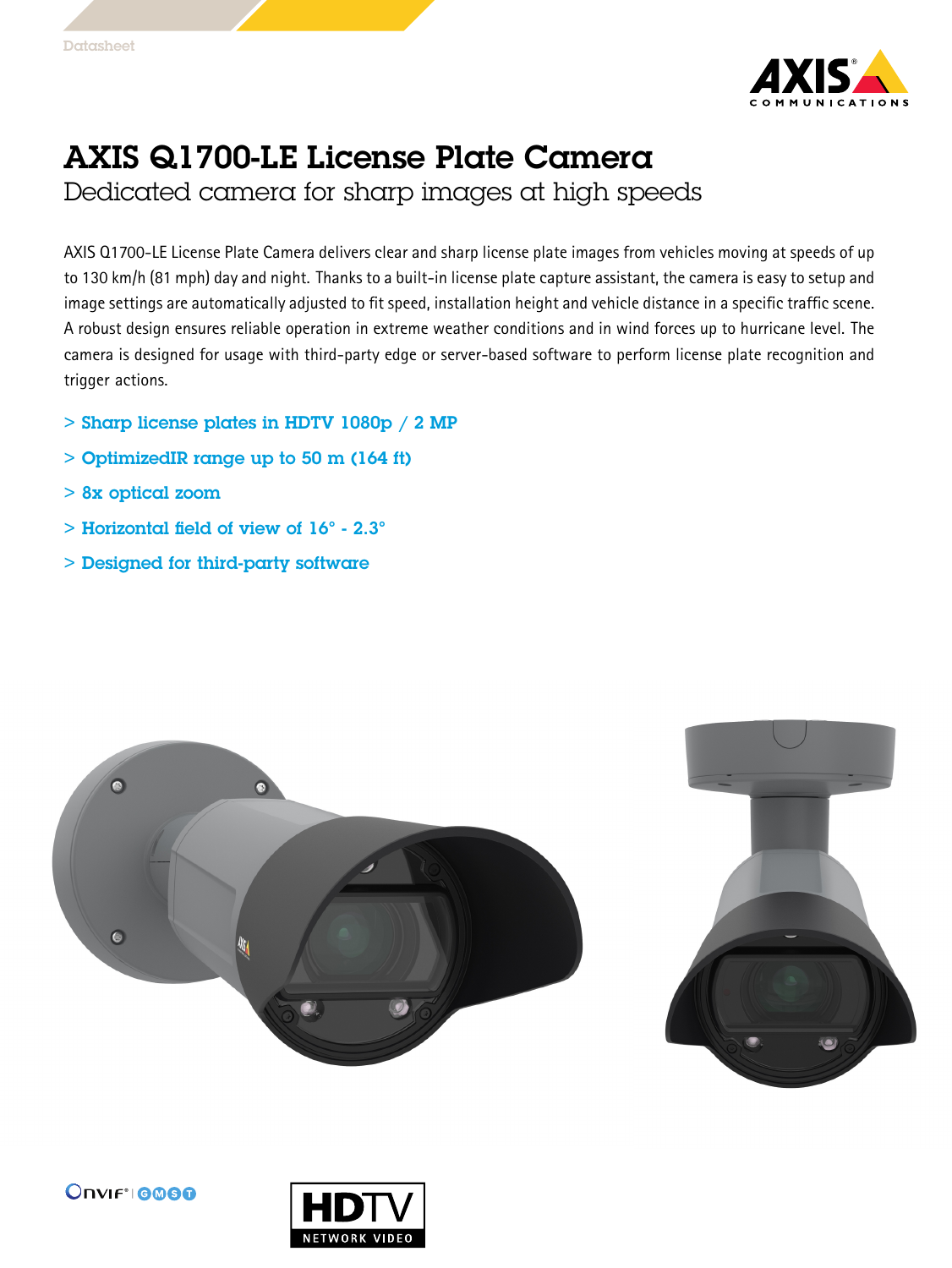## AXIS Q1700-LE License Plate Camera

| Camera                   |                                                                                                                                      |
|--------------------------|--------------------------------------------------------------------------------------------------------------------------------------|
| Image sensor             | 1/2.8" progressive scan RGB CMOS                                                                                                     |
| Lens                     | 18-137 mm. F2.9-4.0                                                                                                                  |
|                          | Horizontal field of view: 16°-2.3°                                                                                                   |
|                          | Vertical field of view: 9.6°-1.3°                                                                                                    |
|                          | Installation focus, auto-iris, automatic day/night<br>Thread for 62 mm filters, max filter thickness: 5 mm                           |
| Day and night            | Automatically removable infrared-cut filter in day mode and                                                                          |
|                          | infrared-pass filter 720 nm in night mode                                                                                            |
| Minimum                  | Color: 0.16 lux at 50 IRE F1.4                                                                                                       |
| illumination             | B/W: 0.03 lux at 50 IRE F1.4, 0 lux with IR illumination on                                                                          |
| Shutter speed            | 1/66500 s to 1 s                                                                                                                     |
| License Plate Capture    |                                                                                                                                      |
| Detection range          | Day: $20-100$ m $(66-328$ ft)<br>Night: 20-50 m (66-164 ft)                                                                          |
|                          | Night detection range up to 100 m (328 ft) with optional                                                                             |
|                          | accessory AXIS T90D20 IR-LED Illuminator                                                                                             |
| <b>IR</b> illumination   | OptimizedIR with power-efficient, long-life 850 nm IR LED's with                                                                     |
|                          | adjustable angle of illumination and intensity. Range of reach<br>40 m (131 ft) in wide field of view and 50 m (164 ft) in full tele |
|                          | view, or more depending on the scene                                                                                                 |
| Vehicle speed            | Up to 130 km/h (81 mph) with optional edge analytics                                                                                 |
|                          | Up to 250 km/h (155 mph) with server based analytics                                                                                 |
| Coverage                 | Single lane with optional edge analytics                                                                                             |
|                          | Two lanes with server based analytics                                                                                                |
| Installation             | Mounting height: Up to 10 m (33 ft)<br>Distance from road: Up to 10 m (33 ft)                                                        |
|                          | Camera detects tilt and roll angle automatically                                                                                     |
|                          | Built-in licence plate capture assistant optimizes video settings                                                                    |
|                          | based on mounting height, distance to vehicle, and expected<br>vehicle speed                                                         |
| System on chip (SoC)     |                                                                                                                                      |
| Model                    | ARTPEC-6                                                                                                                             |
|                          |                                                                                                                                      |
| Memory                   | 1024 MB RAM, 512 MB Flash                                                                                                            |
| Video                    |                                                                                                                                      |
| Video                    | H.264 (MPEG-4 Part 10/AVC) Baseline, Main and High Profiles                                                                          |
| compression              | Motion JPEG                                                                                                                          |
| Resolution               | 1920x1080 HDTV 1080p to 160x120                                                                                                      |
|                          | Maximum pixel density with 8x optical zoom:<br>25 m (82 ft): 1912 px/m                                                               |
|                          | 50 m (164 ft): 956 px/m                                                                                                              |
|                          | 250 m (820 ft): 191 px/m                                                                                                             |
| Frame rate               | With WDR: Up to 25/30 fps (50/60 Hz) in all resolutions<br>Without WDR: Up to 50/60 fps (50/60 Hz) in all resolutions                |
| Video streaming          | Multiple, individually configurable streams in H.264 and                                                                             |
|                          | <b>Motion JPEG</b><br>Axis Zipstream technology in H.264                                                                             |
|                          | Controllable frame rate and bandwidth                                                                                                |
|                          | VBR/ABR/MBR H.264                                                                                                                    |
| Image settings           | Saturation, contrast, brightness, sharpness, Forensic WDR: Up to<br>120 dB depending on scene, defogging, white balance, day/night   |
|                          | threshold, exposure mode, exposure zones, compression,                                                                               |
|                          | mirroring of images, electronic image stabilization, barrel<br>distortion correction, text and image overlay, dynamic text and       |
|                          | image overlay, privacy masks                                                                                                         |
|                          | Rotation: auto, 0°, 180°                                                                                                             |
|                          | Scene profiles: license plate, forensic, vivid, traffic overview                                                                     |
| Pan/Tilt/Zoom            | 8x optical zoom, preset positions                                                                                                    |
| Audio<br>Audio streaming | Audio in, simplex                                                                                                                    |
| Audio encoding           |                                                                                                                                      |
|                          | AAC-LC 8/16/32/48 kHz, G.711 PCM 8 kHz, G.726 ADPCM 8 kHz,<br>Opus 8/16/48 kHz, LPCM                                                 |
|                          | Configurable bit rate                                                                                                                |
| Audio                    | Automatic gain control                                                                                                               |
| input/output             | External microphone input, line input, digital input with ring<br>power, balanced microphone, balanced input                         |

| Security                                | Password protection, IP address filtering, HTTPS <sup>a</sup> encryption,<br>IEEE 802.1x (EAP-TLS) <sup>a</sup> network access control, digest<br>authentication, user access log, centralized certificate<br>management, signed firmware, brute force delay protection                                                                                                     |
|-----------------------------------------|-----------------------------------------------------------------------------------------------------------------------------------------------------------------------------------------------------------------------------------------------------------------------------------------------------------------------------------------------------------------------------|
| Supported<br>protocols                  | IPv4, IPv6 USGv6, ICMPv4/ICMPv6, HTTP, HTTP/2, HTTPS <sup>a</sup> , TLS <sup>a</sup> ,<br>QoS Layer 3 DiffServ, FTP, SFTP, CIFS/SMB, SMTP, mDNS (Bonjour),<br>UPnP®, SNMP v1/v2c/v3 (MIB-II), DNS/DNSv6, DDNS, NTP, RTSP,<br>RTP, SRTP, TCP, UDP, IGMPv1/v2/v3, RTCP, ICMP, DHCPv4/v6, ARP,<br>SOCKS, SSH, LLDP, CDP, MQTT v3.1.1, Syslog, Link-Local address<br>(ZeroConf) |
| <b>System integration</b>               |                                                                                                                                                                                                                                                                                                                                                                             |
| Application<br>Programming<br>Interface | Open API for software integration, including VAPIX <sup>®</sup> and<br>AXIS Camera Application Platform; specifications at axis.com<br>One-click cloud connection<br>ONVIF <sup>®</sup> Profile G, ONVIF® Profile M, ONVIF® Profile S, and<br>ONVIF <sup>®</sup> Profile T, specification at onvif.org                                                                      |
|                                         | <b>Event conditions</b> Analytics, edge storage events<br>MQTT subscribe<br>Supervised external input, virtual inputs through API, shock<br>detection, video motion detection, audio detection, active<br>tampering                                                                                                                                                         |
| <b>Event actions</b>                    | Pre- and post-alarm video buffering<br>File upload: FTP, SFTP, HTTP, HTTPS, network share and email<br>MQTT publish<br>Notification: email, HTTP, HTTPS, TCP and SNMP trap                                                                                                                                                                                                  |
| Data streaming                          | Event data                                                                                                                                                                                                                                                                                                                                                                  |
| Built-in                                | License plate capture assistant, remote zoom, pixel counter,                                                                                                                                                                                                                                                                                                                |
| installation aids                       | leveling assistant, autorotation                                                                                                                                                                                                                                                                                                                                            |
| Analytics                               |                                                                                                                                                                                                                                                                                                                                                                             |
| <b>Applications</b>                     | Included<br>AXIS Motion Guard, AXIS Fence Guard, AXIS Loitering Guard<br>Gatekeeper<br>Support for AXIS Camera Application Platform enabling<br>installation of third-party applications, see <i>axis.com/acap</i>                                                                                                                                                          |
| General                                 |                                                                                                                                                                                                                                                                                                                                                                             |
| Casing                                  | IP66- and NEMA 4X-rated, IK10 impact-resistant aluminum<br>enclosure with integrated dehumidifying membrane, IKO8<br>impact-resistant glass front window, weathershield with black<br>anti-glare coating<br>Wind survivability 60 m/s (134 mph)<br>Color: Dark Gray NCS S 5502-B (Weathershield: Black)                                                                     |
| Sustainability                          | PVC free, 5% recycled plastic                                                                                                                                                                                                                                                                                                                                               |
| Power                                   | Power over Ethernet (PoE) IEEE 802.3af/802.3at Type 1 Class 3<br>Typical 7.7 W, max 12.95 W<br>20-28 V DC, typical 7.8 W, max 13.5 W<br>20-24 V AC, typical 12.4 V A, max 20 V A                                                                                                                                                                                            |
| Connectors                              | Shielded RJ45 10BASE-T/100BASE-TX PoE<br>IDC punchdown connector<br>DC Power connector<br>Terminal block for two configurable supervised inputs / digital<br>outputs (12 V DC output, max. load 50 mA)<br>3.5 mm mic/line in                                                                                                                                                |
| IR illumination                         | OptimizedIR with power-efficient, long-life 850 nm IR LED's with<br>adjustable angle of illumination and intensity. Range of reach<br>40 m (131 ft) in wide field of view and 50 m (164 ft) in full tele<br>view, or more depending on the scene                                                                                                                            |
| Storage                                 | Support for microSD/microSDHC/microSDXC card<br>Support for SD card encryption (AES-XTS-Plain64 256bit)<br>Recording to network-attached storage (NAS)<br>For SD card and NAS recommendations see axis.com                                                                                                                                                                  |
| Operating<br>conditions                 | -40 °C to 60 °C (-40 °F to 140 °F)<br>Maximum temperature according to NEMA TS 2 (2.2.7): 74 °C<br>(165 °F)<br>Humidity 10-100% RH (condensing)                                                                                                                                                                                                                             |
| Storage<br>conditions                   | -40 °C to 65 °C (-40 °F to 149 °F)<br>Humidity 5-95% RH (non-condensing)                                                                                                                                                                                                                                                                                                    |
| Approvals                               | EMC<br>EN 55032 Class A, EN 50121-4, IEC 62236-4, EN 55024,<br>EN 61000-6-1, EN 61000-6-2, FCC Part 15 Subpart B Class A,                                                                                                                                                                                                                                                   |